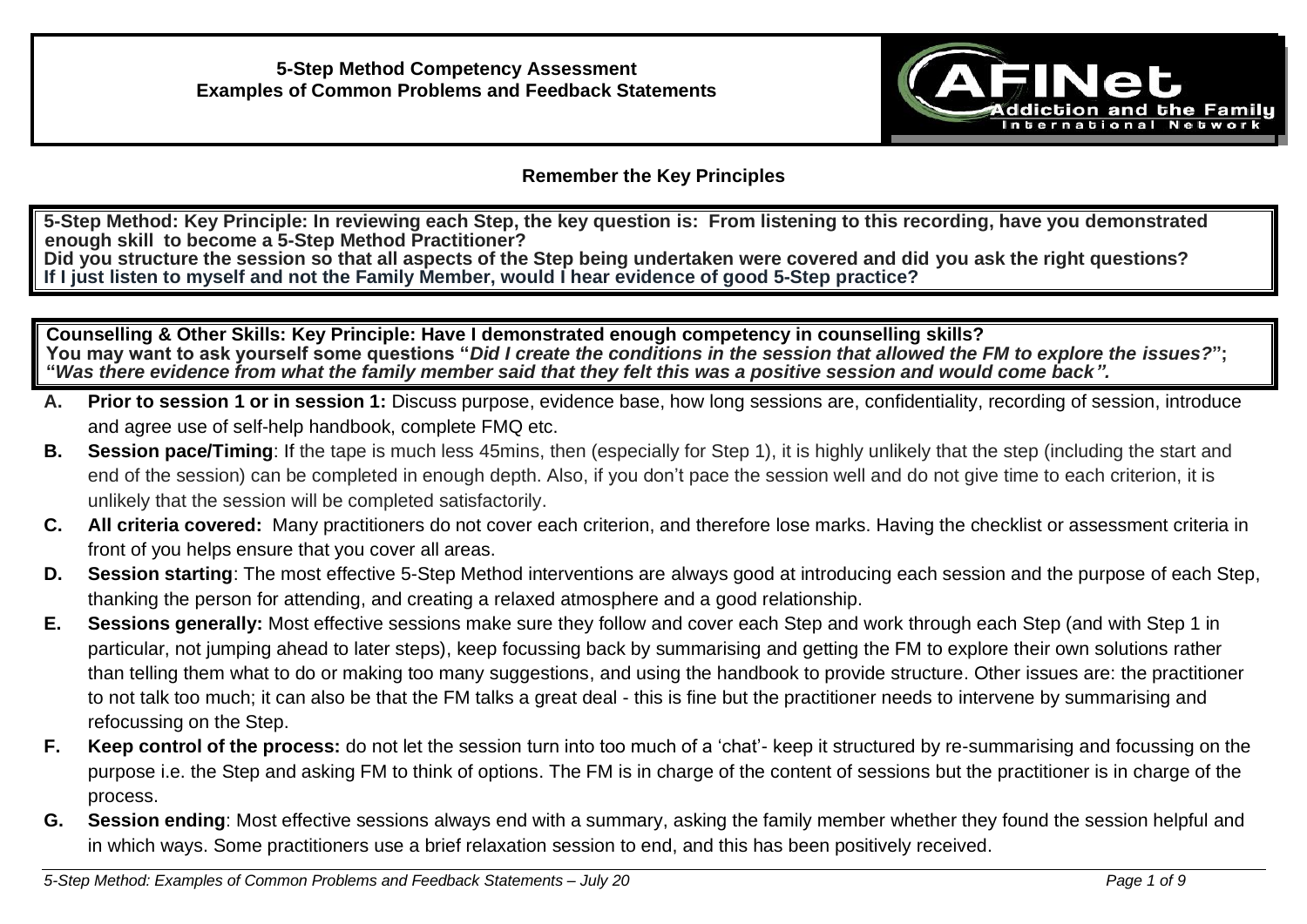|     | No Step                                                                                                                                                     | Common problems in session. Examples in italics of what could have been said.                                                                                                                                             |
|-----|-------------------------------------------------------------------------------------------------------------------------------------------------------------|---------------------------------------------------------------------------------------------------------------------------------------------------------------------------------------------------------------------------|
|     |                                                                                                                                                             | This is the most important step - therefore there should be at least 45 minutes spent on this (although more is recommended). Even if the practitioner has                                                                |
|     | known the FM for years, the Assessor for the 5-Step Method does not. Let the FM tell their story from the beginning: the more information that is elicited, |                                                                                                                                                                                                                           |
|     | the more you have to work with as practitioners in this and subsequent steps. Using the FMQ is a great way to ensure you gain maximum information on        |                                                                                                                                                                                                                           |
|     |                                                                                                                                                             | all issues from the FM. Ensure you make reference to the information collected so the Assesor knows that it has been completed.                                                                                           |
| 1.1 | Beginning of session - introduce the 5-                                                                                                                     | <b>Common problems.</b> Session not clearly introduced with the purpose.                                                                                                                                                  |
|     | Step Method, confidentiality, purpose of                                                                                                                    | • "The 5-Step Method is a way of helping family members who are having to deal with the fact that a close                                                                                                                 |
|     | Step 1. Complete FMQ (if not already                                                                                                                        | relative has developed some problems with their use of alcohol or drugs or gambling."                                                                                                                                     |
|     | completed).                                                                                                                                                 | "The purpose of this session is for you to tell me your story and explain your concerns and fears."                                                                                                                       |
|     |                                                                                                                                                             | "Ok, so to start off we might run through this questionnaire, called the Family Member Questionnaire. It will                                                                                                             |
|     |                                                                                                                                                             | just ask you how you have been affected by your son's problem in the last 3 months. It will help me get a                                                                                                                 |
|     |                                                                                                                                                             | sense of how things are for you, and then we can have a discussion around it in a bit more detail. Is that                                                                                                                |
|     |                                                                                                                                                             | alright with you?".                                                                                                                                                                                                       |
|     | 1.2   Allow FM to describe the situation and                                                                                                                | Common problems. Practitioner asks questions and listens but could probe more to find out more about                                                                                                                      |
|     | tell their story, listen to and ask about the                                                                                                               | concerns and fears. Could acknowledge emotions more. Need to use more summarising to check                                                                                                                                |
|     | FMs concerns, fears and emotions.                                                                                                                           | understanding - sometimes can come across as more of a chat. Carries out too passively. FM is saying what it                                                                                                              |
|     | Ongoing summarising to check                                                                                                                                | is like for the user rather than themselves so need to focus back on FM. Try to summarise at least every 10                                                                                                               |
|     | understanding of the situation. As                                                                                                                          | mins.                                                                                                                                                                                                                     |
|     | necessary, utilise results of FMQ to guide                                                                                                                  | "Have I understood correctly, the situation is"<br>$\bullet$                                                                                                                                                              |
|     | the session.                                                                                                                                                | "You have spoken about the problems for your son but what is it like for you?"                                                                                                                                            |
|     |                                                                                                                                                             | "So, for you, the main issues have been "<br>$\bullet$                                                                                                                                                                    |
|     |                                                                                                                                                             | "You said in the FMQ that one of the big impacts has been , tell me more about how this has affected                                                                                                                      |
|     |                                                                                                                                                             | you?"                                                                                                                                                                                                                     |
|     | 1.3 dentify relevant stresses and how the                                                                                                                   | <b>Common problems.</b> Not probe enough on what the stresses are for the FM or not enough clarity on what the                                                                                                            |
|     | FM has been affected. As necessary,                                                                                                                         | main stresses are. It can turn into a general chat about the situation. Too much of a focus on the effects on the                                                                                                         |
|     | utilise results of FMQ to guide the                                                                                                                         | user, not enough on the effects on the FM.                                                                                                                                                                                |
|     | session.                                                                                                                                                    | • "It would be helpful to understand clearly how these worries are affecting you, can you tell me more about                                                                                                              |
|     |                                                                                                                                                             | this?. $"$                                                                                                                                                                                                                |
|     |                                                                                                                                                             | • "It sounds as if the main effects on you are x, is that correct?"                                                                                                                                                       |
|     |                                                                                                                                                             | • "From the questionnaire and what you have said, the key stresses are x, with the main ones being y- is that                                                                                                             |
|     |                                                                                                                                                             | correct? Are there any others?"                                                                                                                                                                                           |
|     |                                                                                                                                                             | Better to be more concrete eg "So your son's alcohol use affects you due to x" "You feel concerned as you                                                                                                                 |
|     |                                                                                                                                                             | worry about his health, and you are not sleeping properly"                                                                                                                                                                |
| 1.4 | Gain an overview of family/network                                                                                                                          | Common problems. Session can be very general and information is gained on FM but not about how others<br>affected, or even who else there is in the family/close network. Make sure that you ask the FM for a list of key |
|     | structure, and use this to identify how                                                                                                                     |                                                                                                                                                                                                                           |
|     | others have been affected by these                                                                                                                          | others in the family/close network so you can accurately ask about how they are affected throughout the                                                                                                                   |
|     | stresses.                                                                                                                                                   | session (and what this all means for the FM that you are working with).                                                                                                                                                   |
|     |                                                                                                                                                             | • "So we have talked about how you are affected, are there other people in the family who have been                                                                                                                       |
|     | 1.5   Normalise the experience of FMs, giving                                                                                                               | affected tell me how they have been affected"<br>Common problems. Normalising the experience is not mentioned enough. A common problem picked up by                                                                       |
|     | an indication that they are not alone with                                                                                                                  | assessors is missed opportunities throughout a session to normalise the family member's experience.                                                                                                                       |
|     | their experiences.                                                                                                                                          | "Your situation sounds very stressful. You know, from having talked to quite a lot of family members, your                                                                                                                |
|     |                                                                                                                                                             |                                                                                                                                                                                                                           |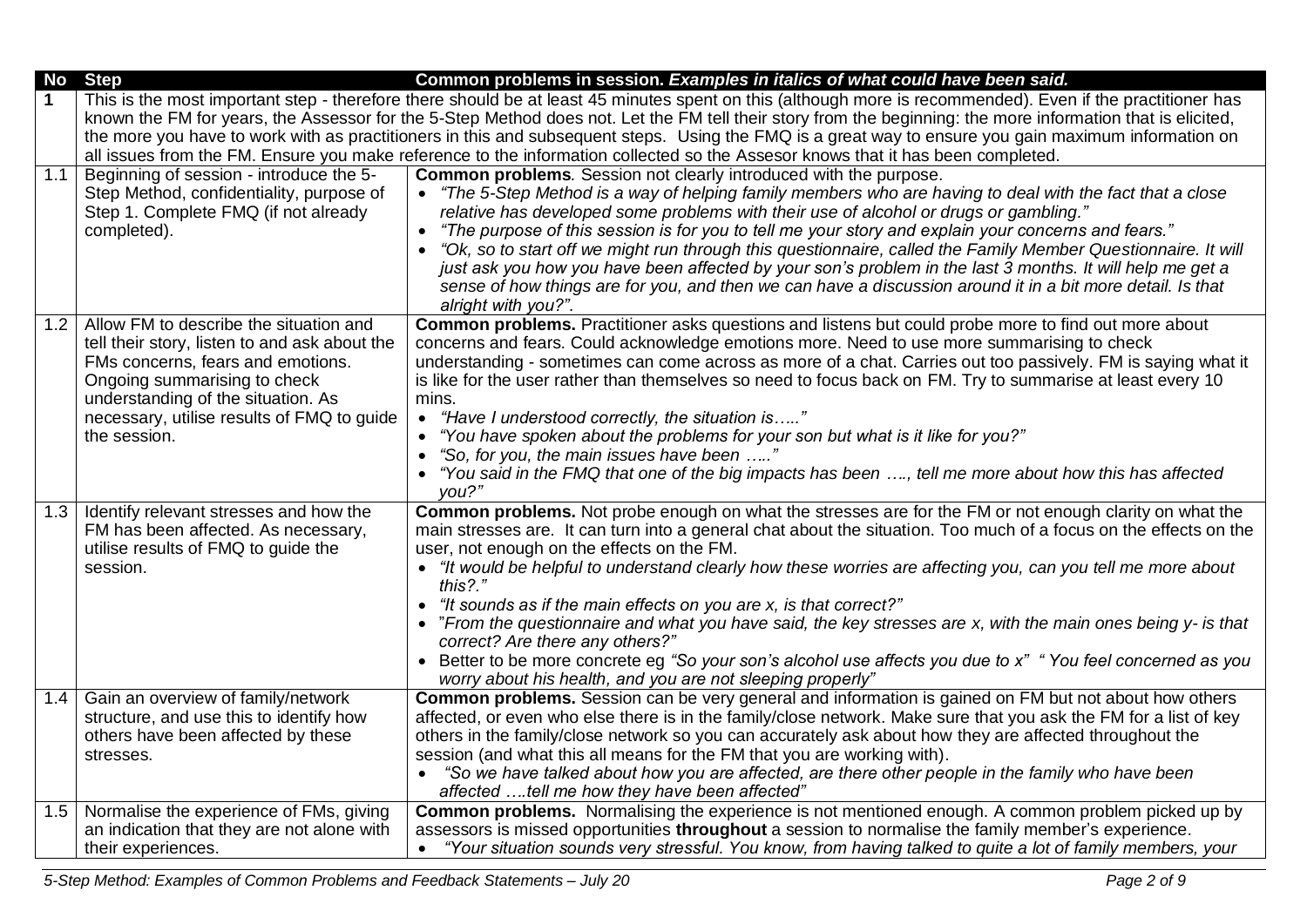|     | No Step                                                                                                                                                                                                                                                                                                                                                                                                                                                | Common problems in session. Examples in italics of what could have been said.                                                                                                                                                                                                                                                                                                                                                                                                                                                                                                                                                                                                                                                                                                                                                                                                                                                                                                                                                                                                                                                                                                                                                                                                                                                                                                                                                      |
|-----|--------------------------------------------------------------------------------------------------------------------------------------------------------------------------------------------------------------------------------------------------------------------------------------------------------------------------------------------------------------------------------------------------------------------------------------------------------|------------------------------------------------------------------------------------------------------------------------------------------------------------------------------------------------------------------------------------------------------------------------------------------------------------------------------------------------------------------------------------------------------------------------------------------------------------------------------------------------------------------------------------------------------------------------------------------------------------------------------------------------------------------------------------------------------------------------------------------------------------------------------------------------------------------------------------------------------------------------------------------------------------------------------------------------------------------------------------------------------------------------------------------------------------------------------------------------------------------------------------------------------------------------------------------------------------------------------------------------------------------------------------------------------------------------------------------------------------------------------------------------------------------------------------|
|     |                                                                                                                                                                                                                                                                                                                                                                                                                                                        | feelings and reactions are very normal"<br>"I can hear you have been very upset and anxiousthis is very normal to feel like this, given what you are                                                                                                                                                                                                                                                                                                                                                                                                                                                                                                                                                                                                                                                                                                                                                                                                                                                                                                                                                                                                                                                                                                                                                                                                                                                                               |
| 1.6 | Ending session - summarise the main FM<br>issues, use of handbook (and any risk<br>issues with it being taken home) and next<br>steps. Clarify what the information needs<br>are to be discussed in next Step. Check if $\cdot$<br>session was helpful. Practical issues of<br>contact and date of next session.                                                                                                                                       | experiencing"<br>Common problems. Issues not summarised towards end of session. Need to end the session in a more<br>effective way by summarising what has been covered/introducing what will happen at next session/reminding to<br>use the handbook etc. Not starting the process of clarifying what the information needs are for the next session.<br>"Let me summarise what you have said today, and go over what we will do next time"<br>"In the handbook is x exercise, you might find it useful to try this out before the next session"<br>"Step 2 is about providing you with some targeted information about addiction and about any other related<br>issues which may be around. Is there anything you would like me to prepare for you"                                                                                                                                                                                                                                                                                                                                                                                                                                                                                                                                                                                                                                                                              |
| 2.  |                                                                                                                                                                                                                                                                                                                                                                                                                                                        | <b>TARGETTED INFORMATION:</b> There are two separate criteria here whereby the practitioner should give BOTH addiction specific AND non-addiction<br>specific information to the FM. The purpose of this step is to provide information which is relevant and targeted to the FM. WHAT this information is should<br>have been asked about in Step 1 and delivered during Step 2, while also using Step 2 to identify any additional information needs. This might seem<br>obvious but some practitioners have only tried to ask the FM about what they would like information on, during this Step 2, and hence do not actually<br>record giving the information to the FM. Use the 'elicit, provide, elicit' process: a) establish what the information needs are (at end of Step 1); b) provide<br>targeted information (in Step 2). c) check the information has helped them and discuss any further questions that arise (in Step 2). This will ensure you<br>work through all aspects of information. Also a lot of people do not cover criterion 2.5 – Supporting the FM to find out more for themselves. Remember to<br>use the results from the FMQ to help identify information needs; and to look at the Practitioner's and the Self-Help handbooks where there is a lot of<br>information; and that you don't have to know all of the answers – if you don't know, you and the FM might look for the answers together. |
| 2.1 | Beginning of session - check if previous<br>session helpful. Give purpose of Step 2.                                                                                                                                                                                                                                                                                                                                                                   | <b>Common problems</b> . No checking of if the previous session was helpful, and if so, in what ways. This session<br>not clearly introduced with the purpose of Step 2.<br>We spent a lot of time last time talking about how things were for you. What did you feel about that<br>session? Was it helpful at all? In what ways?"<br>"The purpose of this session today is to look at what information would be helpful to you, Lots of family<br>members tell us that not knowing or understanding what is going on contributes a lot to their stress and<br>strain, so this Step is about trying to help you get a better understanding."                                                                                                                                                                                                                                                                                                                                                                                                                                                                                                                                                                                                                                                                                                                                                                                       |
| 2.2 | Identify/check areas where FM needs<br>more Addiction-related information (about<br>the substances or behaviours involved -<br>e.g. details of drugs, units of alcohol,<br>forms of gambling - or about<br>addiction/dependence $-$ e.g. how difficult<br>it is to give up, reasons for relapse etc.),<br>present targeted & relevant information to<br>FM, and discuss this with FM. As<br>necessary, utilise results of FMQ to guide<br>the session. | <b>Common problems</b> . Not exploring in enough detail what information is needed. Some practitioners start to tell<br>the FM what they (the practitioner) think is needed. Session strays into other areas/later steps (eg coping) and<br>so needs to get back on track to the purpose of Step 2. It's a good idea to particularly use the self-help<br>handbook in the session.<br>"You mentioned in the last session (Step 1) that you found his broken promises to stop really frustrating.<br>There is something called the 'Cycle of Change' which can be really helpful to understand why many people<br>with addiction problems say that they'll stop and mean to stop but often lapse or relapse."<br>"We have talked about information on the effects of alcohol on health; but is there any other information<br>about alcohol and its effects that would be useful for you?"<br>"Okay, so coming back to the purpose of Step 2, which is to provide information relevant to you. I'm going to<br>tell you a bit about X which you indicated you would find helpful, is that okay?"<br>• "Is there any other information about alcohol/drugs/gambling that we could look at that might be relevant to<br>you?"<br>"Would it be helpful to go over how I find out the answers to these questions, so that you could look for<br>yourself if other things come up for you?"                                              |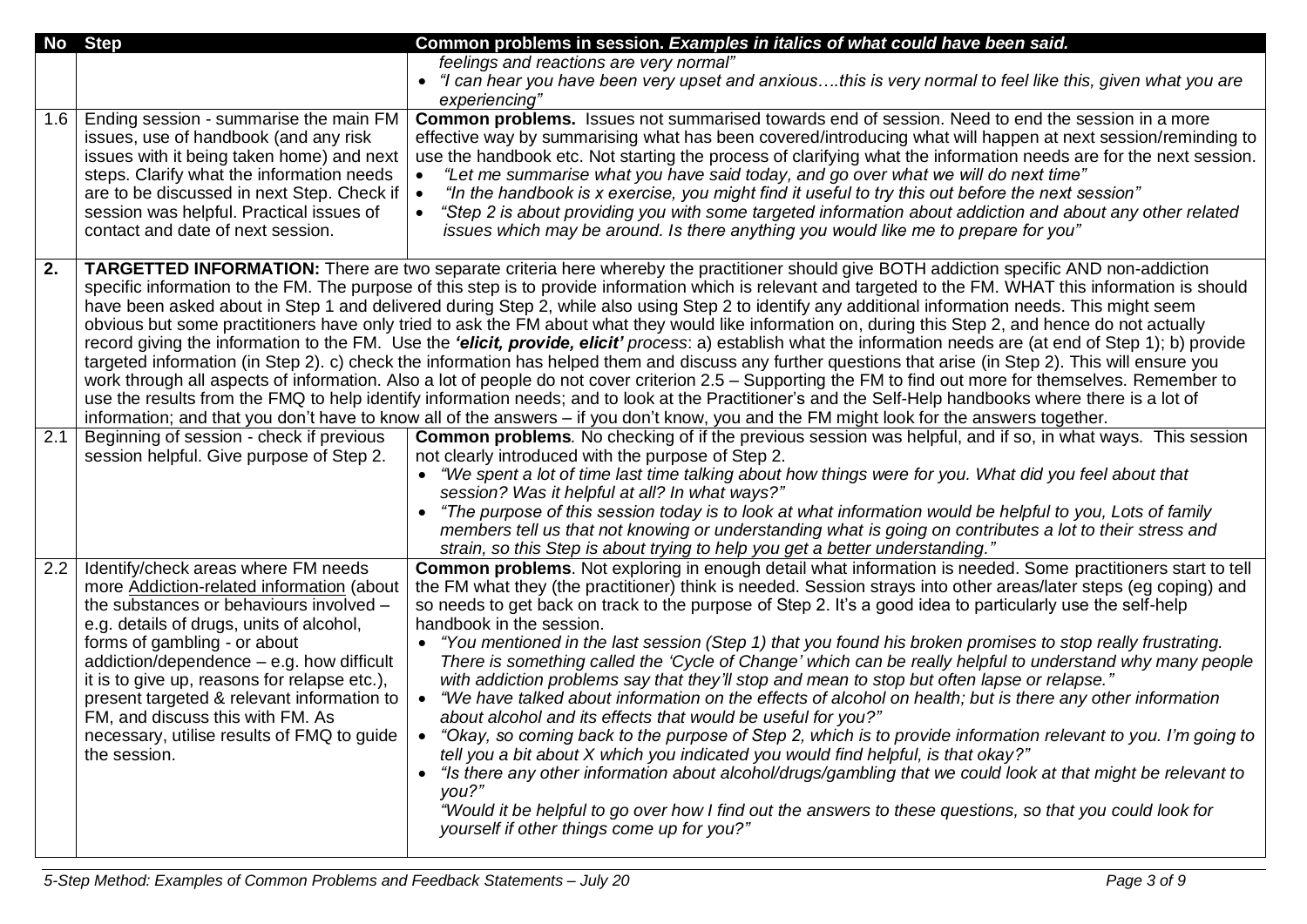| No               | <b>Step</b>                                                                                                                                                                                                                                                                                                                                                                                                                                                                                                                                                                                                                                   | Common problems in session. Examples in italics of what could have been said.                                                                                 |
|------------------|-----------------------------------------------------------------------------------------------------------------------------------------------------------------------------------------------------------------------------------------------------------------------------------------------------------------------------------------------------------------------------------------------------------------------------------------------------------------------------------------------------------------------------------------------------------------------------------------------------------------------------------------------|---------------------------------------------------------------------------------------------------------------------------------------------------------------|
| 2.3              | Identify/check areas where FM needs                                                                                                                                                                                                                                                                                                                                                                                                                                                                                                                                                                                                           | <b>Common problems.</b> Not actually checking whether the family member needs information about non-addiction                                                 |
|                  | more General information (about                                                                                                                                                                                                                                                                                                                                                                                                                                                                                                                                                                                                               | related areas. The FMQ will show up some areas but make sure you explore wider issues.                                                                        |
|                  | anything not directly addiction related -                                                                                                                                                                                                                                                                                                                                                                                                                                                                                                                                                                                                     | • You said in Step 1 (and I saw this from what you put in the FMQ as well) that information on improving your                                                 |
|                  | e.g. anxiety, sleeping and other health                                                                                                                                                                                                                                                                                                                                                                                                                                                                                                                                                                                                       | sleeping would be useful. I've got some information here - shall we go over this?                                                                             |
|                  | issues, housing, debt management,                                                                                                                                                                                                                                                                                                                                                                                                                                                                                                                                                                                                             | • "When we did the FMQ, you talked about the problems you were having with anxiety, would some                                                                |
|                  | benefits, educational courses), present                                                                                                                                                                                                                                                                                                                                                                                                                                                                                                                                                                                                       | information to help manage this be useful?"                                                                                                                   |
|                  | targeted & relevant information to FM,                                                                                                                                                                                                                                                                                                                                                                                                                                                                                                                                                                                                        | • "You have talked about x, would some more information about this be helpful, do you think?"                                                                 |
|                  | and discuss this with FM. As necessary,                                                                                                                                                                                                                                                                                                                                                                                                                                                                                                                                                                                                       | • "The handbook has lots of useful information sources, would it be helpful for us to go over that together, now                                              |
|                  | utilise results of FMQ to guide the                                                                                                                                                                                                                                                                                                                                                                                                                                                                                                                                                                                                           | in the session?"                                                                                                                                              |
|                  | session.                                                                                                                                                                                                                                                                                                                                                                                                                                                                                                                                                                                                                                      |                                                                                                                                                               |
| 2.4              | Identify/check areas where FM feels                                                                                                                                                                                                                                                                                                                                                                                                                                                                                                                                                                                                           | <b>Common problems.</b> Not exploring in enough detail the types of information that the FM feels that other family                                           |
|                  | other family members may need                                                                                                                                                                                                                                                                                                                                                                                                                                                                                                                                                                                                                 | members may need.                                                                                                                                             |
|                  | information - both addiction and general                                                                                                                                                                                                                                                                                                                                                                                                                                                                                                                                                                                                      | • "You said that your daughter was thinking that going away and volunteering for a period might help her                                                      |
|                  | information.                                                                                                                                                                                                                                                                                                                                                                                                                                                                                                                                                                                                                                  | relieve her worries about her brother's drug problem. Would it help if we got some information together                                                       |
|                  |                                                                                                                                                                                                                                                                                                                                                                                                                                                                                                                                                                                                                                               | about volunteering opportunities?"                                                                                                                            |
|                  |                                                                                                                                                                                                                                                                                                                                                                                                                                                                                                                                                                                                                                               | "You say your son may be interested in getting help for his drug problem, would it be helpful to give you<br>$\bullet$                                        |
|                  |                                                                                                                                                                                                                                                                                                                                                                                                                                                                                                                                                                                                                                               | some information to take away"                                                                                                                                |
|                  | 2.5   Support FM to find out more for                                                                                                                                                                                                                                                                                                                                                                                                                                                                                                                                                                                                         | <b>Common problems.</b> Not supporting and exploring with the FM options to find out more information                                                         |
|                  | themselves about identified issues e.g.                                                                                                                                                                                                                                                                                                                                                                                                                                                                                                                                                                                                       | "Would it help if we logged onto the computer together, now, to have a look at useful websites?"<br>$\bullet$                                                 |
|                  | FM could use websites, reading, library,                                                                                                                                                                                                                                                                                                                                                                                                                                                                                                                                                                                                      | "I agree, it is difficult to know if the information we look at on the internet is truthful. Shall we look together<br>$\bullet$                              |
|                  | organisations, etc.                                                                                                                                                                                                                                                                                                                                                                                                                                                                                                                                                                                                                           | and I can go through how I decide whether to trust internet information or not?"                                                                              |
| $\overline{2.6}$ | Ending session - summarise the main FM                                                                                                                                                                                                                                                                                                                                                                                                                                                                                                                                                                                                        | Common problems. Issues not summarised towards end of session. Lack of use of handbook. Lack of                                                               |
|                  | issues, use of handbook. Clarify what the                                                                                                                                                                                                                                                                                                                                                                                                                                                                                                                                                                                                     | introduction of what will happen at next session.                                                                                                             |
|                  | next session will focus on/describe the                                                                                                                                                                                                                                                                                                                                                                                                                                                                                                                                                                                                       | • "Let me summarise what you have said today."                                                                                                                |
|                  | Step. Check if session was helpful.                                                                                                                                                                                                                                                                                                                                                                                                                                                                                                                                                                                                           | • "Can I suggest that you look at Step 2 in the Handbook I gave you last time, and see if by doing some of the                                                |
|                  | Practical issues of contact and date of                                                                                                                                                                                                                                                                                                                                                                                                                                                                                                                                                                                                       | exercises that is helpful?"                                                                                                                                   |
|                  | next session.                                                                                                                                                                                                                                                                                                                                                                                                                                                                                                                                                                                                                                 | "So, today has been about how feeling more informed information can make you feel a little more 'in control'<br>$\bullet$                                     |
|                  |                                                                                                                                                                                                                                                                                                                                                                                                                                                                                                                                                                                                                                               | of this very difficult situation. Next time we will get to Step 3, which is about how you are dealing with the                                                |
|                  |                                                                                                                                                                                                                                                                                                                                                                                                                                                                                                                                                                                                                                               | situation, and what you feel is going well about that, and whether you feel that there are any things that you                                                |
|                  |                                                                                                                                                                                                                                                                                                                                                                                                                                                                                                                                                                                                                                               | could, or might want to, do differently?"                                                                                                                     |
|                  |                                                                                                                                                                                                                                                                                                                                                                                                                                                                                                                                                                                                                                               |                                                                                                                                                               |
| 3.               |                                                                                                                                                                                                                                                                                                                                                                                                                                                                                                                                                                                                                                               | <b>COPING:</b> In this step, some practitioners rely very heavily on the Handbook. While the Handbook can be used throughout the session, you should not read |
|                  |                                                                                                                                                                                                                                                                                                                                                                                                                                                                                                                                                                                                                                               | verbatim from it, rather ask the family members to describe some specific real situations that they have experienced with their relative, ask them how they   |
|                  | responded and then discuss the advantages and disadvantages of each specific step that they took in that real situation, emphasising that there is no 'right'<br>or 'wrong' way of coping, but that every way has both advantages and disadvantages, and helping them to see what those are, for each part of their coping<br>response. It is very useful to link these to the three main ways or styles of coping that research has shown most FMs use. Again just follow the assessment<br>criteria, and make sure that you discuss both the advantages and disadvantages of each of a number of ways of coping that the FM has used, and a |                                                                                                                                                               |
|                  |                                                                                                                                                                                                                                                                                                                                                                                                                                                                                                                                                                                                                                               |                                                                                                                                                               |
|                  |                                                                                                                                                                                                                                                                                                                                                                                                                                                                                                                                                                                                                                               |                                                                                                                                                               |
|                  |                                                                                                                                                                                                                                                                                                                                                                                                                                                                                                                                                                                                                                               | number of situations that they have needed to deal with. Throughout the session, make sure you stress to the family member that there is not one right way    |
|                  |                                                                                                                                                                                                                                                                                                                                                                                                                                                                                                                                                                                                                                               | to respond to addiction in the family. For each situation they raise where the advantages and disadvantages of how they dealt with it are explored, you also  |
|                  |                                                                                                                                                                                                                                                                                                                                                                                                                                                                                                                                                                                                                                               | need to adequately explore with the FM alternatives to each of those ways, and the advantages and disadvantages to those alternatives. You need to            |
|                  | remember TAAA (There Are Always Alternatives).                                                                                                                                                                                                                                                                                                                                                                                                                                                                                                                                                                                                |                                                                                                                                                               |
| 3.1              | Beginning of session - check if previous                                                                                                                                                                                                                                                                                                                                                                                                                                                                                                                                                                                                      | • Common problems. No checking of if the previous session was helpful, and if so, in what ways. This                                                          |
|                  | session helpful. Give purpose of Step 3.                                                                                                                                                                                                                                                                                                                                                                                                                                                                                                                                                                                                      | session not clearly introduced with the purpose of Step 3.                                                                                                    |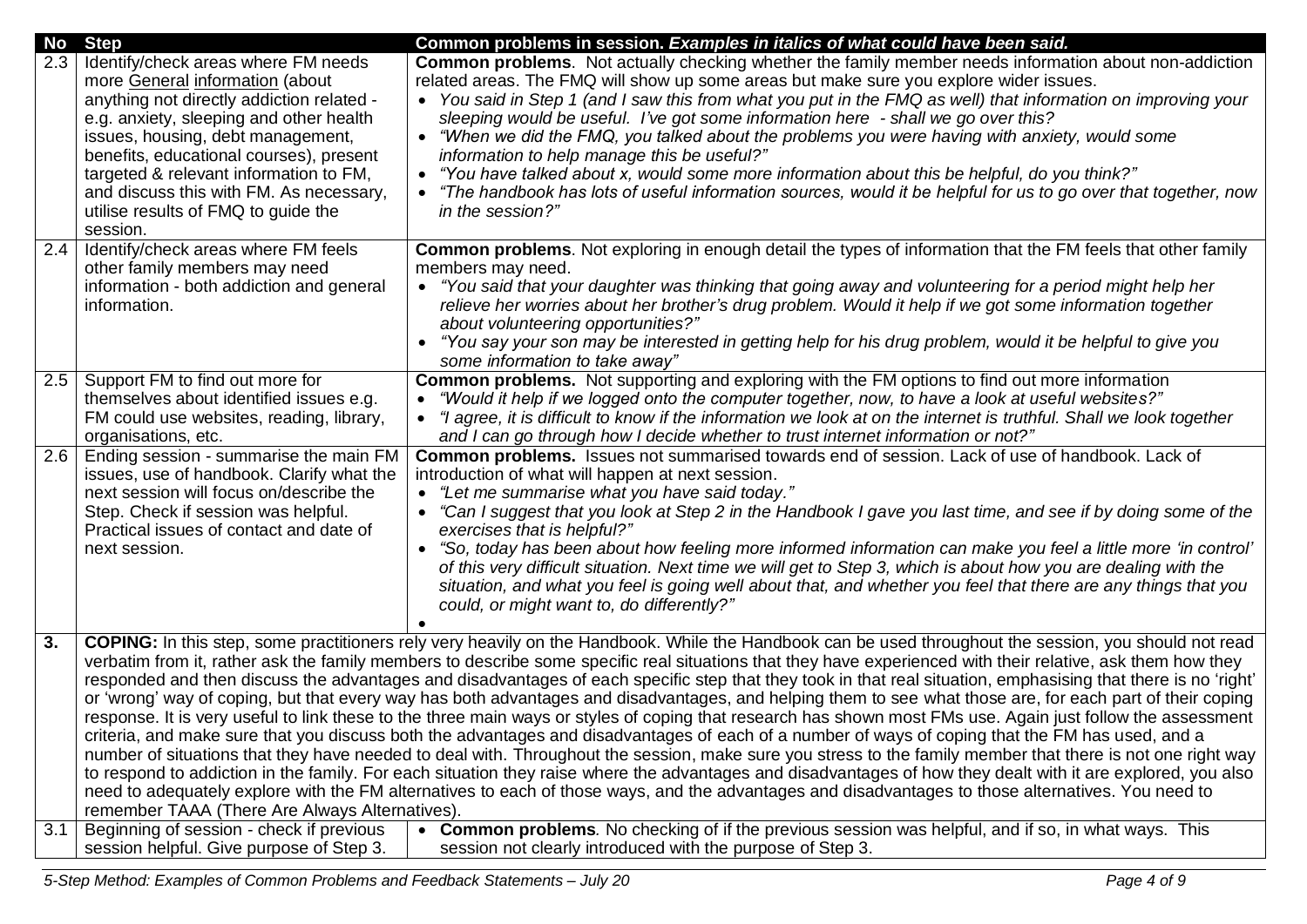|     | No Step                                     | Common problems in session. Examples in italics of what could have been said.                                           |
|-----|---------------------------------------------|-------------------------------------------------------------------------------------------------------------------------|
|     |                                             | • "We spent a lot of time last time getting more information, both about X's (your relative's) addiction and how        |
|     |                                             | that is affecting him, and about other thinks (such as your concerns about housing, or about anxiety, or                |
|     |                                             | about sleeping, etc). What did you feel about that session? Was it helpful at all? In what ways?"                       |
|     |                                             | "The purpose of this session is to look at how you currently respond to the situation with your son. How to             |
|     |                                             | respond is always really difficult, and I'm not here today to tell you that there are better ways to respond -          |
|     |                                             | but I often find that talking about what is working well about how we respond, and what maybe is working                |
|     |                                             | less well, can be really helpful."                                                                                      |
| 3.2 | Ask FM about current coping responses.      | <b>Common problems</b> . Not getting enough details about responses with specific examples. Talking about               |
|     | Get specific examples and situations.       | 'general' or 'typical' ways of responding vs getting specific examples of exactly what was said or done. Not            |
|     | Discuss the 3 main ways of coping. As       | making use of handbook to give the summary of ways of coping. Some counsellors giving too much information              |
|     | necessary, utilise results of FMQ to guide  | of how they might cope.                                                                                                 |
|     | the session.                                | • "It would be really helpful if you could identify some recent situations when your son has been using drugs           |
|     |                                             | or when the issue has come up, and talk me through how you responded – what you and he actually said                    |
|     |                                             | and did."                                                                                                               |
|     |                                             | • "You have talked about how, when your son comes in, you ignore the situation and go out of the room. As               |
|     |                                             | we can see from the handbook, this is a very common way of responding."                                                 |
|     |                                             | • "In the handbook, this shows various ways of coping, shall we look at these and see which ones you may                |
|     |                                             | have used in the past or may find useful to use in the future."                                                         |
|     |                                             | "So, looking at these three instances where the problem came up last week, and looking at these three main<br>$\bullet$ |
|     |                                             | ways of coping in the handbook, it looks like you mainly used X style of responding, is that right?"                    |
| 3.3 | Explore advantages and disadvantages        | <b>Common problems.</b> Not exploring in enough detail the advantages and disadvantages of each coping                  |
|     | of current coping responses. Again, use     | response that is discussed, so the FM can come to their own conclusions. Also not gaining specific enough               |
|     | specific examples and situations.           | examples of advantages and disadvantages.                                                                               |
|     |                                             | • "Okay, so coming back to your ways of responding and Step 3, we want to look at your different ways of                |
|     |                                             | responding. You said that you did 'X'. In any way of responding, there are always good bits, things that                |
|     |                                             | work well or make us feel better, and less good bits, things that don't work well or make us feel unhappy.              |
|     |                                             | What were the good bits, the advantages, about you doing 'X'? And what were the disadvantages about you                 |
|     |                                             | doing 'X'?"                                                                                                             |
|     |                                             | "Let's look in more detail at what are the advantages and disadvantages of you coping like this. Tell me                |
|     |                                             | what the advantages are when you did x last weekNow tell me what the disadvantages might be"                            |
| 3.4 | Facilitate FM to see that there is no right | <b>Common problems.</b> Not stating that there is no right or wrong way of coping.                                      |
|     | or wrong way of coping.                     | • "You have talked about your ways of coping and said that you want to know what the 'right' thing to do is.            |
|     |                                             | Lots of FMs feel there ought to be a best way to cope, but there isn't one right answer - there is no right or          |
|     |                                             | wrong method, there are just advantages and disadvantages to every way of dealing with things, depending                |
|     |                                             | on the situation."                                                                                                      |
| 3.5 | Explore advantages and disadvantages        | <b>Common problems</b> . Not exploring alternative ways of coping and their advantages and disadvantages in             |
|     | of alternative ways of coping, again        | sufficient detail and with reference to specific examples. Not using the handbook enough to give potential              |
|     | utilising specific examples and situations. | examples if the FM finds it difficult to come up with alternatives.                                                     |
|     |                                             | • "Are there any other alternative ways you might use, to cope with the situation you were in last week,, OK,           |
|     |                                             | let's look at the Handbook and see what suggestions there are there  Let's think about the three ways of                |
|     |                                             | coping – you have used $X$ way, so what would using the other two look like?"                                           |
|     |                                             | • "So we've discussed today the different ways you tend to respond to your relative at home: X, Y, we've also           |
|     |                                             | looked at the advantages and disadvantages of these X, Y,  You've said that you might try Z way of                      |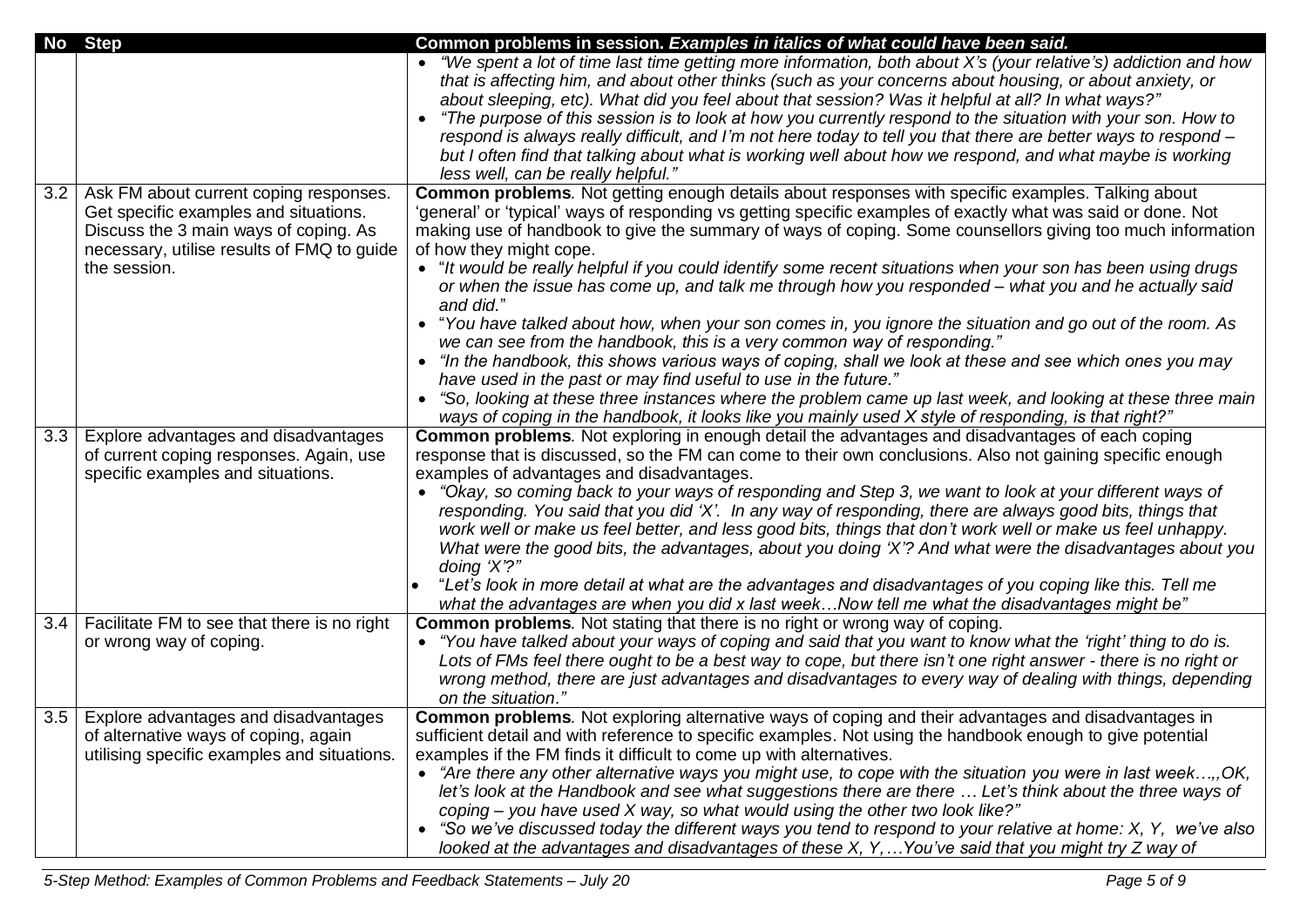| No  | <b>Step</b>                                                                                                                                                                 | Common problems in session. Examples in italics of what could have been said.                                                                                                                                                                                                                                                                                                                                                                                                                                                                                                                                                                                                                                                                                       |
|-----|-----------------------------------------------------------------------------------------------------------------------------------------------------------------------------|---------------------------------------------------------------------------------------------------------------------------------------------------------------------------------------------------------------------------------------------------------------------------------------------------------------------------------------------------------------------------------------------------------------------------------------------------------------------------------------------------------------------------------------------------------------------------------------------------------------------------------------------------------------------------------------------------------------------------------------------------------------------|
|     |                                                                                                                                                                             | responding in the future and see how that goes, does this summarise what we discussed so far? Ok, if you<br>are going to try Z, what might the advantages be about coping in that way? $\dots$ And what might the<br>disadvantages be?"                                                                                                                                                                                                                                                                                                                                                                                                                                                                                                                             |
|     |                                                                                                                                                                             | "Ok, so we've talked a lot about Xs mother and siblings, I was just thinking, are there any alternative ways<br>that we might consider, of responding to X himself? What would the potential advantages and<br>disadvantages of this be?"                                                                                                                                                                                                                                                                                                                                                                                                                                                                                                                           |
|     |                                                                                                                                                                             | "We discussed that you think it may be better to talk to your son the next day about the effect his behaviour<br>has on you, as opposed to discussing it immediately: what would the advantages and disadvantages be of<br>this?"                                                                                                                                                                                                                                                                                                                                                                                                                                                                                                                                   |
| 3.6 | Ending session - summarise the main FM<br>issues, use of handbook and next steps.<br>Clarify what the next session will focus                                               | Common problems. Issues not summarised towards end of session. Lack of use of handbook. Lack of<br>introduction of what will happen at next session.<br>• "Let me summarise what you have said today."                                                                                                                                                                                                                                                                                                                                                                                                                                                                                                                                                              |
|     | on/describe the Step. Check if session<br>was helpful. Practical issues of contact<br>and date of next session.                                                             | "So we've discussed the different ways you tend to respond to your relative at home today X, Y, Z we've<br>also looked at the advantages and disadvantages of these X, Y, Z You've said that you might try X way of<br>responding in the future and see how that goes, does this summarise what we discussed today?"<br>"Can I suggest that you look at Step 3 in the Handbook, and see whether, by doing some of the exercises,<br>that is helpful?"                                                                                                                                                                                                                                                                                                               |
|     |                                                                                                                                                                             | "So, today has been about how you deal with this very difficult situation, and about how there isn't one right<br>way of dealing with it, but that there are always alternatives, and that each alternative has both advantages<br>and disadvantages, and how by going through all of these different ways and thinking about what's good<br>and less good about that way, you can feel better prepared to deal with things as they come up in the future.<br>Next time we will get to Step 4, which is about who and what is in your 'support network' and how you might<br>be able to use that network to make you feel more supported, and less alone with this problem."                                                                                        |
| 4.  | the problems that the disagreement leads to)?".                                                                                                                             | <b>SOCIAL SUPPORT.</b> A very common criterion which is often left out or done poorly is 4.5: "Discuss how family members can support each other and agree<br>on approaches when communicating with the using relative." This criterion comes from the fact that often members of the same family disagree on how to<br>treat their drug using relative. This simply means that you ask the family member (eg): "So are you and your husband/son/daughter/etc on the same page<br>in terms of how to deal with your son's drug use? If not, why not? In what ways is that a problem? How can you change this (either the disagreement, or                                                                                                                           |
| 4.1 | Beginning of session - check if previous<br>session helpful. Give purpose of Step 4.                                                                                        | <b>Common problems</b> . No checking of if the previous session was helpful, and if so, in what ways. This session<br>not clearly introduced with the purpose of Step 4.<br>• "We spent a lot of time last time looking at how you dealt with this difficult situation, and what the<br>advantages and disadvantages are with how you currently cope and with any alternative ways that you<br>might cope differently in the future. What did you feel about that session? Was it helpful at all? In what<br>ways?"<br>"The purpose of this session is to look at your social support and what you find helpful or unhelpful. Lots of<br>people find it helpful to draw a diagram so shall we look at this in the handbook and then we can fill it in<br>together." |
| 4.2 | Discussion of who/what/why is helpful<br>and unhelpful in terms of social support<br>utilising a network diagram - to include<br>people, activities, other agencies/groups. | Common problems. Not exploring in enough depth what is helpful and unhelpful for each person or activity<br>identified or summarising any common themes. Not building up a comprehensive enough picture of a FMs<br>social network. Not asking about what the FM does to support themselves.<br>"So you have identified 3 supportive people, what do they do that is helpful or that supports you. The 2                                                                                                                                                                                                                                                                                                                                                            |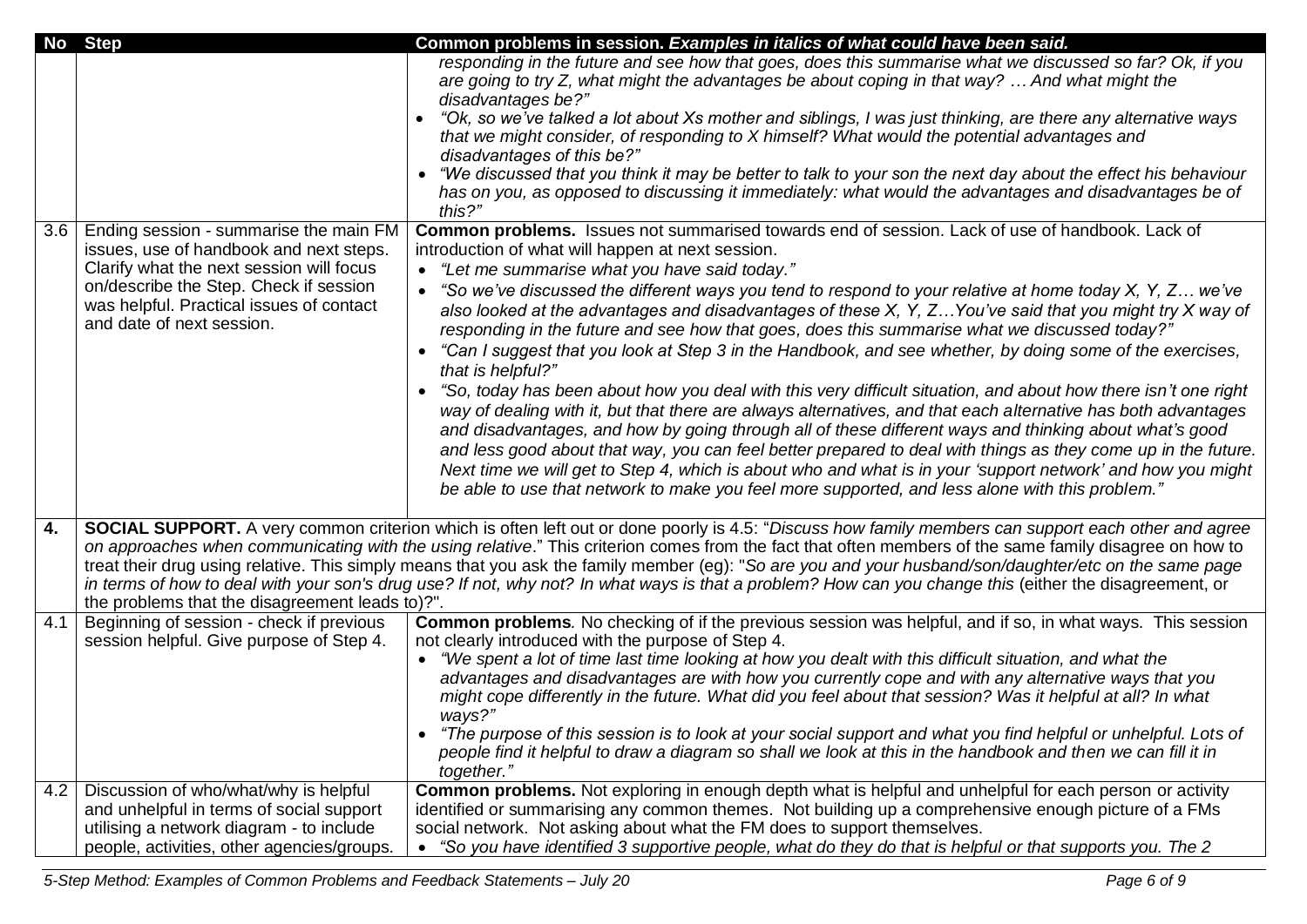| No  | <b>Step</b>                                                                        | Common problems in session. Examples in italics of what could have been said.                                                                                                    |
|-----|------------------------------------------------------------------------------------|----------------------------------------------------------------------------------------------------------------------------------------------------------------------------------|
|     | As necessary, utilise results of FMQ to                                            | people who are unhelpful – what do they do and why is this unhelpful for you?"                                                                                                   |
|     | guide the session.                                                                 | • "You have identified quite a few people who are supportive – what about things or activities which you find                                                                    |
|     |                                                                                    | supportive?  Some people tell me that going to the gym is helpful, or going for a walk, or attending their                                                                       |
|     |                                                                                    | book reading group  Are there any activities that you do that make wyou feel better or more supported?                                                                           |
|     | 4.3   Explore how to develop/continue to<br>develop positive social support.       | Common problems. No exploring or facilitating how to develop the social support that the FM may find helpful.<br>"You mentioned doing more exercise, how would you action this?" |
|     |                                                                                    | • "You have mentioned some areas where you do feel supported, such as from your sisters. Are there ways                                                                          |
|     |                                                                                    | you would like this to develop even further to give you even more support?"                                                                                                      |
| 4.4 | Explore potential new sources of support<br>(could be linked to those named in the | <b>Common problems.</b> Counsellor being too quick with coming up with their own ideas rather than firstly asking<br>the FM.                                                     |
|     | network diagram or filling in gaps in                                              | • "You have identified 'family support' from your sister, are there any other people (in the family?  or from                                                                    |
|     | social support).                                                                   | work maybe  or maybe friends) who could also give you support?"                                                                                                                  |
|     |                                                                                    | • "You mentioned some friends as support, are there any activities you enjoy doing that you could do with<br>them, that might make you feel more supported?"                     |
| 4.5 | Discuss how family members can                                                     | Common problems. This element of Step 4 is often not explored in any detail at all.                                                                                              |
|     | support each other and agree on                                                    | "Is there anything else you think would help so that all the family members agree on the approaches that                                                                         |
|     | approaches when communicating with                                                 | can be taken with your relative?"                                                                                                                                                |
|     | the using relative.                                                                | • "You mentioned that your husband takes a different approach and confronts your son which you say doesn't                                                                       |
|     |                                                                                    | help, what would like to say to your husband so that he can take an approach that is more helpful?"                                                                              |
|     |                                                                                    | "Shall we try a role play so you can rehearse what you want to say- many FMs find this helpful."                                                                                 |
|     |                                                                                    | "There are lots of situations where you might have different views about what is best to do. Have you                                                                            |
|     |                                                                                    | considered that it is $OK$ to have different ways of dealing with it $-$ as we discussed last time, no way of                                                                    |
|     |                                                                                    | coping is 'the right one' and there are advantages and disadvantages to every way, including the different                                                                       |
|     |                                                                                    | ways that your husband and you deal with things."                                                                                                                                |
| 4.6 | Ending session - summarise the main FM                                             | Common problems. Issues not summarised towards end of session. Lack of use of handbook. Lack of                                                                                  |
|     | issues, use of handbook and next steps.                                            | introduction of what will happen at next session.                                                                                                                                |
|     | Clarify what the next session will focus                                           | • "Let me summarise what you have said today."                                                                                                                                   |
|     | on/describe the Step. Check if session                                             | "So we've discussed how you are supported in dealing with this problem by lots of different people and                                                                           |
|     | was helpful. Practical issues of contact                                           | activities, and how it might be possible to increase the amount of support that you get – and we know that                                                                       |
|     | and date of next session.                                                          | the more support you get the easier it is to deal with these very difficult issues. Does this summarise what                                                                     |
|     |                                                                                    | we discussed today?"                                                                                                                                                             |
|     |                                                                                    | "Can I suggest that you look at Step 4 in the Handbook, and see whether, by doing some of the exercises,                                                                         |
|     |                                                                                    | that is helpful?"                                                                                                                                                                |
|     |                                                                                    | "So next time is Step 5, the last Step in the 5-Step Method. What we will do next time is look at each of the                                                                    |
|     |                                                                                    | 4 Steps we have gone through so far, and review what that step was about and whether you found it helpful,                                                                       |
|     |                                                                                    | and in what ways. Then we'll look at what further help you might need (if any) and what help any other                                                                           |
|     |                                                                                    | members of the family might need, and how to get that help to them, and what help your using relative might                                                                      |
|     |                                                                                    | want, and how s/he can access that help."                                                                                                                                        |
| 5.  |                                                                                    | REVIEW AND FURTHER HELP: Not mentioning some criteria is the most common cause of failing this step. This step is about reviewing the Steps to                                   |
|     |                                                                                    | date, and providing further support for the family members themselves, the drug using relative and then ANY other relatives who might want support.                              |
|     |                                                                                    | Sometimes the entire step is taken up in reviewing what has been undertaken and then offering the FM further support and the other two criteria are                              |
|     |                                                                                    | missed entirely. Even if the family member's relative is in treatment or not living at home, there are supports that can be discussed, including online                          |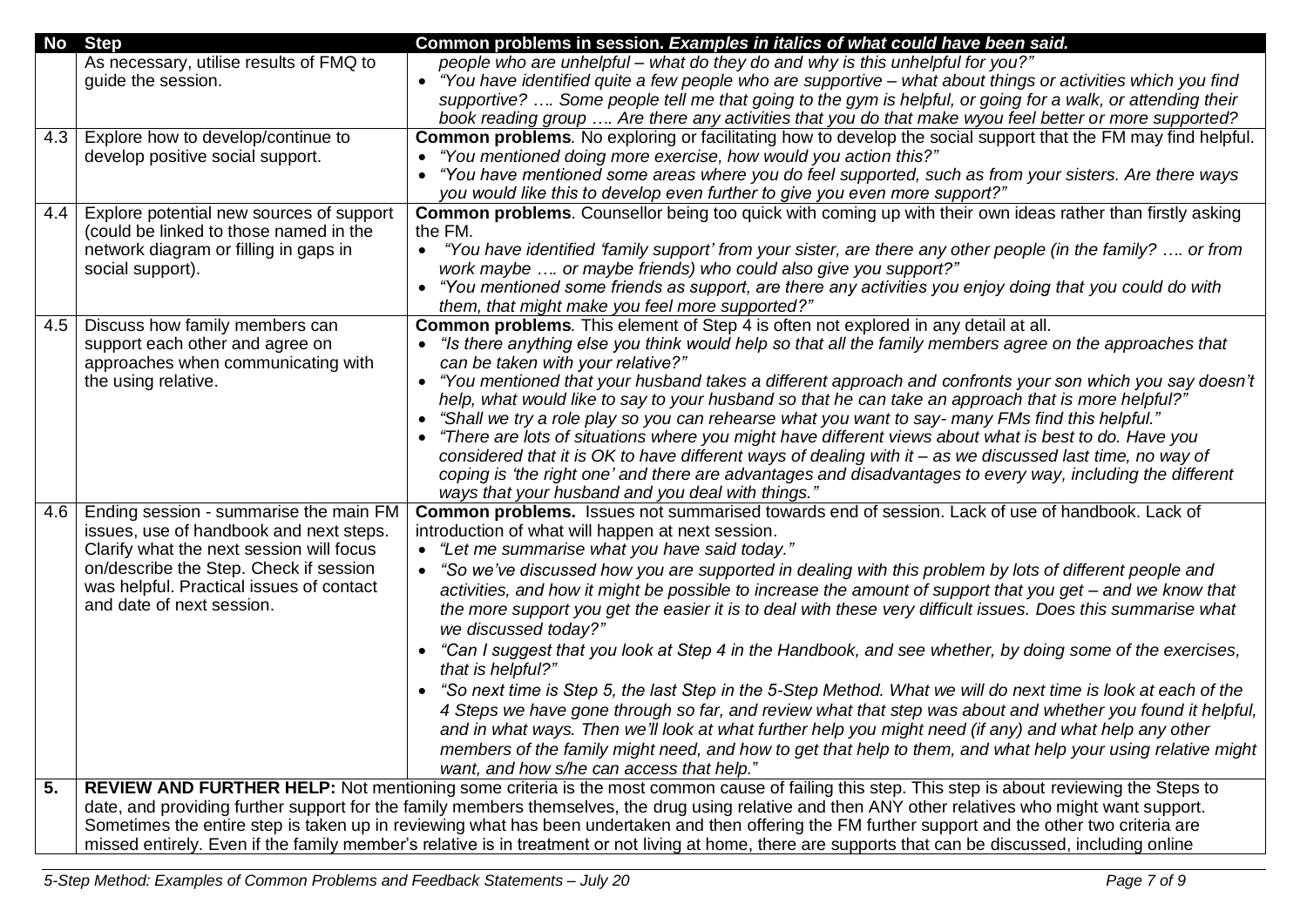|     | No Step                                                                                                                                                                                                                                                                      | Common problems in session. Examples in italics of what could have been said.                                                                                                                                                                                                                                                                                                                                                                                                                                                                                                                                                                                                                                                                                                                                                                                                                                                                                                                                                                                                                                                                                                                                                                           |
|-----|------------------------------------------------------------------------------------------------------------------------------------------------------------------------------------------------------------------------------------------------------------------------------|---------------------------------------------------------------------------------------------------------------------------------------------------------------------------------------------------------------------------------------------------------------------------------------------------------------------------------------------------------------------------------------------------------------------------------------------------------------------------------------------------------------------------------------------------------------------------------------------------------------------------------------------------------------------------------------------------------------------------------------------------------------------------------------------------------------------------------------------------------------------------------------------------------------------------------------------------------------------------------------------------------------------------------------------------------------------------------------------------------------------------------------------------------------------------------------------------------------------------------------------------------|
|     |                                                                                                                                                                                                                                                                              | supports, addictions services, mental health services etc. Similarly with any needs of other FMs within the family.                                                                                                                                                                                                                                                                                                                                                                                                                                                                                                                                                                                                                                                                                                                                                                                                                                                                                                                                                                                                                                                                                                                                     |
| 5.1 | Beginning of session - check if previous<br>session helpful. Give purpose of Step 5.                                                                                                                                                                                         | Common problems. No checking of if the previous session was helpful, and if so, in what ways. This session<br>not clearly introduced with the purpose of Step 5.<br>• "We spent a lot of time last time looking at how much support you had, and how you might increase it even                                                                                                                                                                                                                                                                                                                                                                                                                                                                                                                                                                                                                                                                                                                                                                                                                                                                                                                                                                         |
|     |                                                                                                                                                                                                                                                                              | more. What did you feel about that session? Was it helpful at all? In what ways?"<br>• "The purpose of this session is to review progress to date, clarify further needs and develop an action plan                                                                                                                                                                                                                                                                                                                                                                                                                                                                                                                                                                                                                                                                                                                                                                                                                                                                                                                                                                                                                                                     |
|     |                                                                                                                                                                                                                                                                              | and to look at the needs of other FMs and of your misusing relative."                                                                                                                                                                                                                                                                                                                                                                                                                                                                                                                                                                                                                                                                                                                                                                                                                                                                                                                                                                                                                                                                                                                                                                                   |
|     | 5.2   Review Steps 1-4 to explore what FM<br>has found helpful about the sessions and<br>what changes FM has made. Redo FMQ<br>and compare with FMQ from 1 <sup>st</sup> session<br>to clarify changes. FM/ Practitioner to<br>summarise key issues and progress to<br>date. | <b>Common problems</b> . Not looking back over previous 4 sessions to highlight what the key points are and so<br>further help is not targeted. Ideally the counsellor would be asking the FM to do this and adding as appropriate.<br>Not being encouraging enough over any changes to date. Not asking the question to review the session in<br>terms of what they have found helpful, what changes have been made. Not re-doing the FMQ, or not<br>comparing the answers to highlight any changes.<br>• "Over these last weeks, we've looked at each of the 5 Steps and I know it's been an emotional journey for<br>you. It's excellent to see the changes you have made which you have said are making you feel better."<br>• "Could you summarise what changes you have made over the last x weeks?"<br>• "What have you found helpful about these sessions?"<br>• "Your plan for the future things you want to do includes x,y,z, does that summarise that correctly, How do you<br>think you will ensure these happen?  Let's have a think about what steps you can take."<br>• "From what you have said, you have made some really substantial changes and are feeling better about<br>thing, are there other changes you would want to make?" |
|     |                                                                                                                                                                                                                                                                              | • "You'll remember that we completed a questionnaire at the start if our first session, I want us to complete it<br>again, so we can see if any if your answers have changed, and if so how, and why you think that things have<br>changed."                                                                                                                                                                                                                                                                                                                                                                                                                                                                                                                                                                                                                                                                                                                                                                                                                                                                                                                                                                                                            |
| 5.3 | Discuss FMs need for further help and<br>how this can be actioned.                                                                                                                                                                                                           | <b>Common problems.</b> Not asking and probing enough to find out if any other needs.<br>• So looking back over our last sessions, you said that these are the areas you wanted some further help in,<br>are there any others needs you have? Does that sound about right or are there other areas? Shall we just<br>check each of these issues and see that you feel you have enough help in these areas                                                                                                                                                                                                                                                                                                                                                                                                                                                                                                                                                                                                                                                                                                                                                                                                                                               |
| 5.4 | Discuss help needs of other FMs/key<br>people and how these can be actioned                                                                                                                                                                                                  | <b>Common problems.</b> Not asking about other FM needs.<br>• "You mentioned that your husband finds the situation very difficult, would it help if we all had a session<br>together to discuss the issue?"<br>"We have talked about x, do you feel any of your other family need any support or help (and if so what)?."                                                                                                                                                                                                                                                                                                                                                                                                                                                                                                                                                                                                                                                                                                                                                                                                                                                                                                                               |
|     | 5.5   Discuss help needs of the using relative<br>and how these can be actioned.                                                                                                                                                                                             | Common problems. Sometimes the Step is not actually covered.<br>"Do you think that your son/husband needs any other help? Is he interested in getting more help?"                                                                                                                                                                                                                                                                                                                                                                                                                                                                                                                                                                                                                                                                                                                                                                                                                                                                                                                                                                                                                                                                                       |
|     | 5.6   Ending session: summarise the main FM<br>issues; check if session was helpful;<br>remind on use of handbook; agree post-<br>5-Step work. If possible, inform that will<br>contact in about six weeks to check how<br>they are.                                         | Common problems. Issues not summarised at the end. Not emphasising the continued use of handbook. Not<br>getting agreement to send out the FMQ / not explaining that will receive the follow up FMQ and how important it<br>is to fill in.<br>"We've discussed what further work you may need to do now we're finishing. Don't forget the handbook<br>$\bullet$<br>which has got lots of useful material in it."<br>"Also don't forget you are not alone in how you feel - there are lots of people who are affected by a relative's<br>alcohol / drug / gambling use."<br>• Remember you can always come back to see me if you feel you need to or (as we have discussed) you                                                                                                                                                                                                                                                                                                                                                                                                                                                                                                                                                                          |
|     |                                                                                                                                                                                                                                                                              | could start attending the Family Support Group."                                                                                                                                                                                                                                                                                                                                                                                                                                                                                                                                                                                                                                                                                                                                                                                                                                                                                                                                                                                                                                                                                                                                                                                                        |